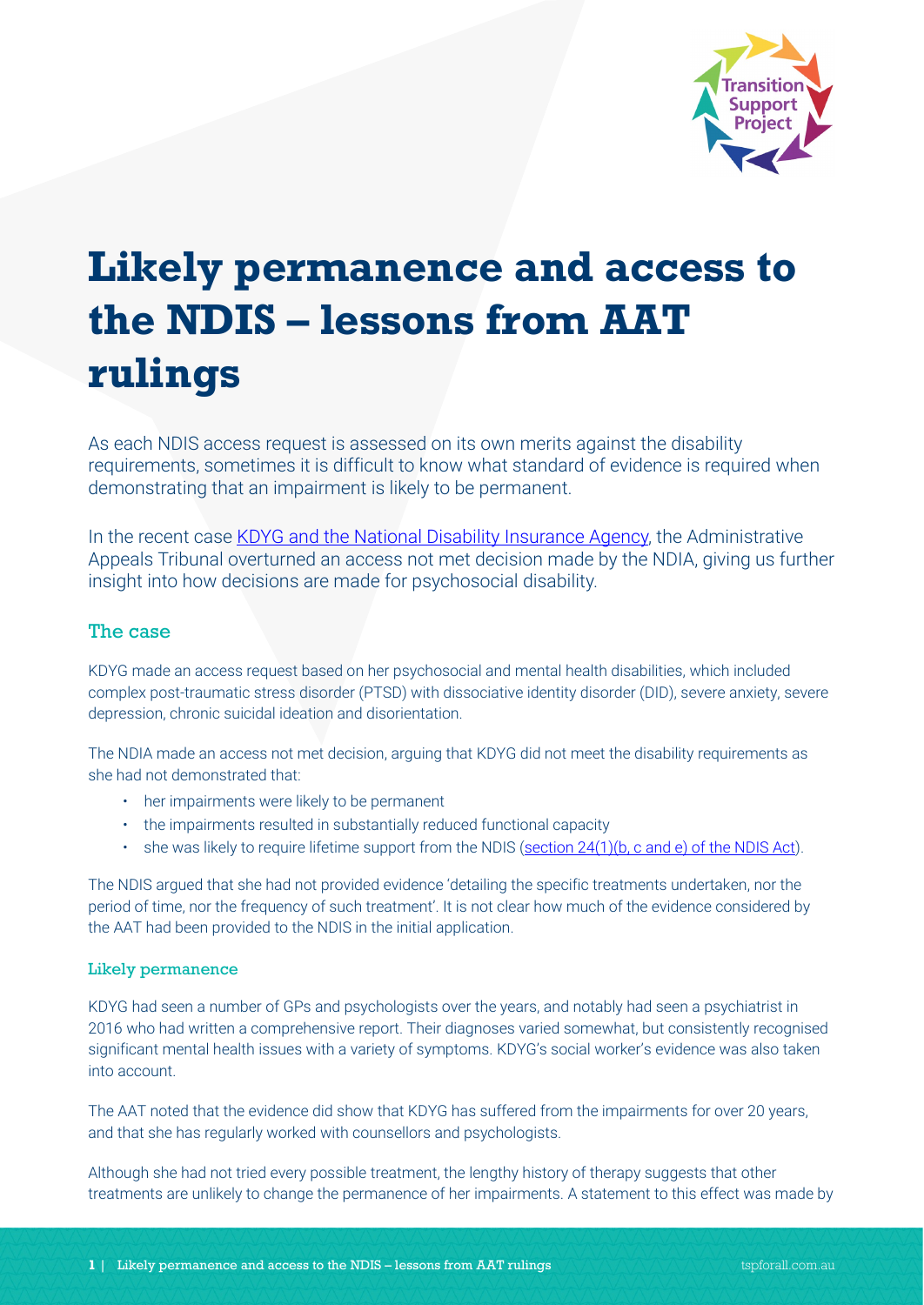

a GP, who stated that the range of therapies she had tried 'helped her to manage her symptoms a little better but the illnesses remain chronic and likely to be lifelong. The symptoms interfere with every aspect of her life'.

On this basis, the AAT concluded that KDYG's impairments were likely to be permanent.

#### Substantially reduced functional capacity

The AAT heard evidence from a range of people, including the applicant herself, and her partner, P.

This included evidence that P manages all of KDYG's finances as well as her medications, and does '99% of the day to day tasks for the family'. KDYG herself tends to get lost when driving, knows how to cook but sometimes burns herself, and needs prompting while making a cup of tea.

She needs 'constant reminders and personal care, taking medication, knowing where food and clothes are kept, is unable to go to a public toilet alone, hurts herself while grooming because of lack of concentration…and is unable to hang wash outside because of fear'.

The AAT accepted this evidence and noted that the assistance KDYG requires 'is not consistent with normal expectations of a person of a similar age'. Therefore, she has a substantially reduced functional capacity to undertake self care.

As *one* of the domains of impairment was satisfied (i.e. self care), the AAT did not continue to consider whether she also demonstrated reduced functional capacity in other domains.

## Likely to require lifetime support from the NDIS

Having found that the KDYG's impairments are likely to be permanent and result in substantially reduced functional capacity, the AAT found that she is likely to require lifetime support from the NDIS.

# What can we learn from this case when developing access requests?

This case focuses on an applicant with psychosocial disability, illustrating the challenges that many people face gathering evidence for mental health, and provides some valuable lessons for access requests.

#### Not every possible treatment must be explored

Ideally, when putting in an access request, an applicant would demonstrate that all appropriate treatments have been tried to prove that a disability is permanent.

However, in some cases, it may be enough to show a long history of illness and that a number of appropriate treatments have been tried. A statement from a relevant clinician stating that in their opinion the impairments are likely to be permanent regardless of treatment is also necessary.

#### Only one domain needs to be demonstrated

There are six impairment domains: communication, social interaction, learning, mobility, self-care and self management. An applicant only has to demonstrate substantially reduced capacity to undertake activities in *one* of these areas to meet the access criteria. If an applicant has substantially reduced capacity in more than one area, of course you should provide evidence for this, but one is enough.